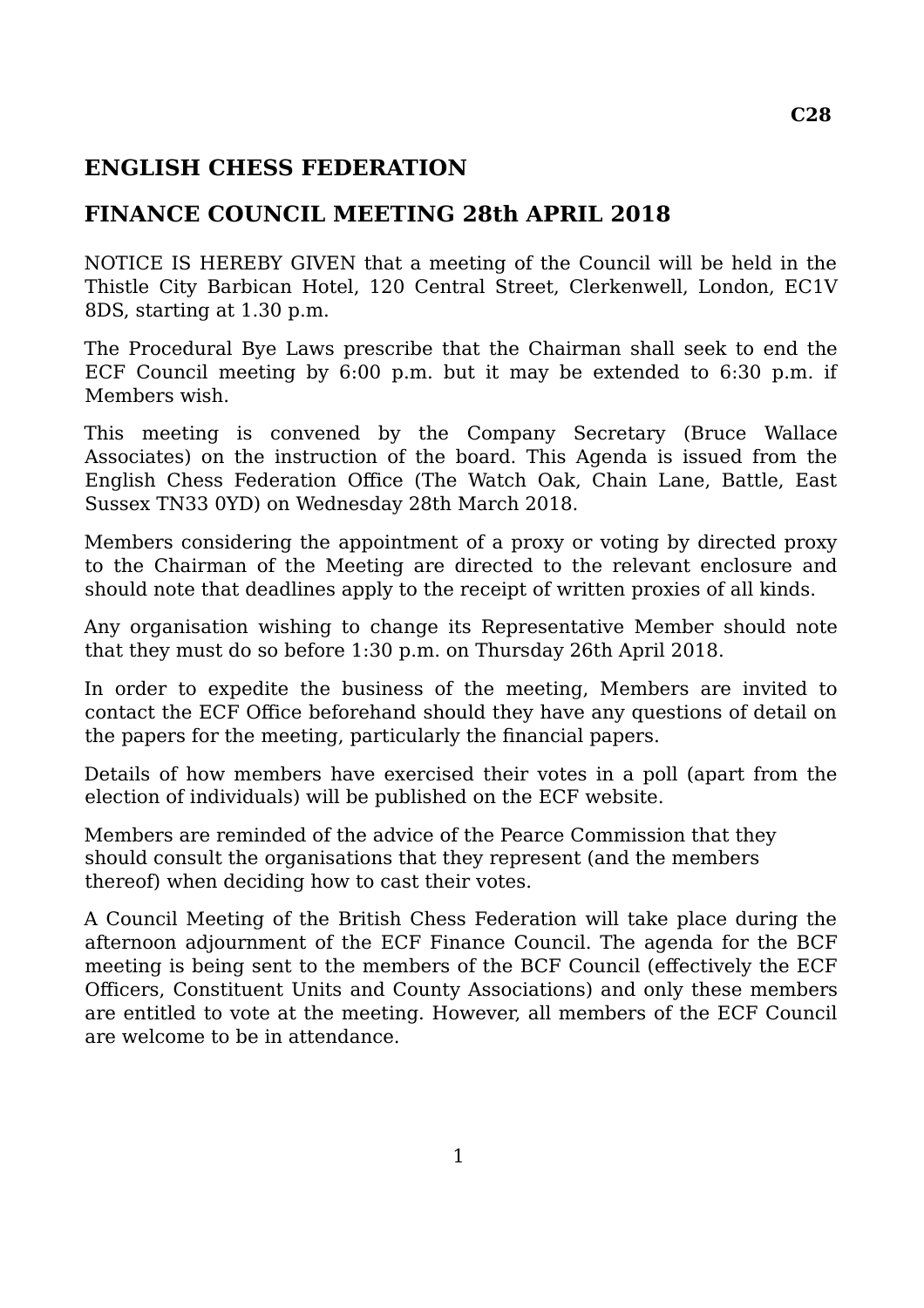Directions:

The hotel is situated a short walk from both Old Street and Barbican stations.

From Old Street, take Exit 4, turn left up the slope, walk along Old Street and turn right into Bath Street. After 150 yards, turn left into Lever Street and you will find the hotel 150 yards on your right.

From Barbican, turn left and walk along Goswell Road. At the next set of traffic lights, turn right into Old Street. Turn left into Central Street and you will find the hotel on your right

Coffee will be served on arrival at 1.15pm, and again during the break whilst the BCF meeting takes place.

Enclosures:

- (i) The Agenda
- (ii) Attendance reply slip
- (iii) Directed proxy form
- (iv) Special Resolution accompanying paper (26.7a)

The full set of paperwork to be is published on the ECF website at <http://www.englishchess.org.uk/about/ecf-council-and-board/>by Wednesday April 4th.

Should you require to be mailed a paper copy of the documentation please contact the ECF Office.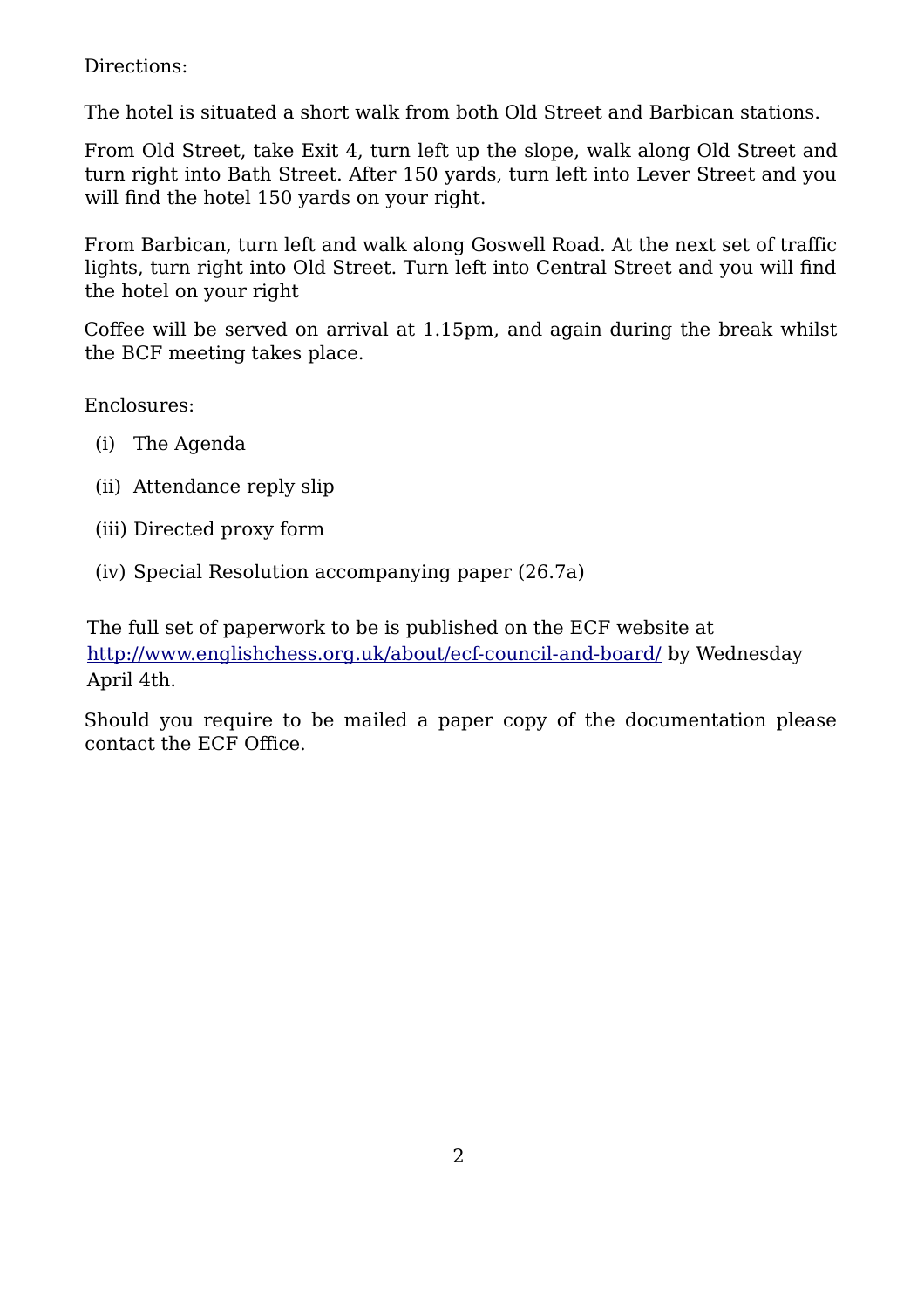## **AGENDA**

1. Appointment of Chairman

If the Chairman of Council is not present, then Council will elect one of its members to chair the meeting.

- 2. Observation of a minute's silence to remember colleagues who have died since the last meeting
- 3. Notices
	- (a) Location of printed lists of Apologies for Absence, Members voting by individual Proxy and Members voting by Proxy to the Chairman of the Meeting.
	- (b) Announcement of others in attendance with the permission of the Chairman
	- (c) Appointment of Tellers
	- (d) Voting Register

Council is invited to note the Voting Register and any amendments thereto.

4. Approval and, if necessary, correction of minutes of the Annual General Meeting of the Council held on 14 October 2017

Council is invited to consider and, if thought fit, resolve: "That the Chairman of the meeting shall sign the minutes as being an accurate record."

- 5. Matters Arising from these Minutes and not otherwise on the agenda
- 6. To receive the report of Finance Director and further to approve
	- (a) The proposed budget for 2018/2019
	- (b) New membership rates for direct members of
		- i. Platinum (adult and junior): £70 (unchanged)
		- ii. Gold (adult): £34 (unchanged)
		- iii. Gold (junior): £17
		- iv. Silver (adult): £23.50 (unchanged)
		- v. Silver (junior): £5
		- vi. Bronze (adult): <br>  $£16$  (unchanged)
		- vii. Bronze (junior):  $£5$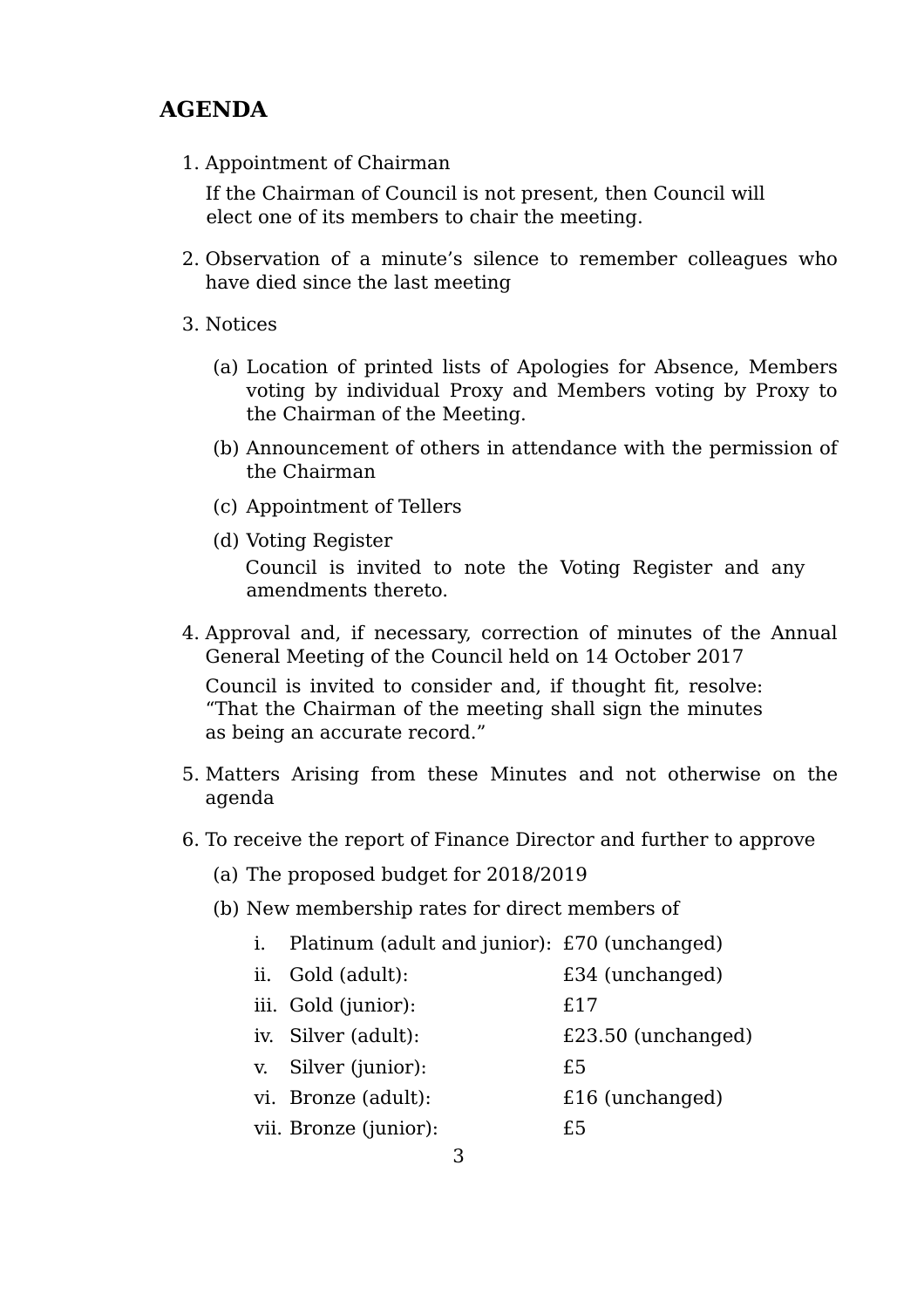- (c) Minimum membership fees for Member Organisations £60 (unchanged)
- (d) Pay to play fees
	- i. ECF graded adult congresses: £7.50 (unchanged)
	- ii. FIDE rated events: £10.50 (unchanged)
	- iii. Junior congresses:  $\qquad \qquad \text{£}2.00$
- (e) Non-member game fee (4 or more games) in any league or competition (adult): £16 (unchanged)
- (f) Non-member game fee (4 or more games) in any league or competition (junior): £5

(Note from chairman: there will be one vote at the end of the discussion of this item to approve the whole package. Amendment of the individual parts will be possible, before the final vote is taken).

- 7. Governance
	- (a) Council is invited to consider, and if thought fit, approve as a special resolution (thus requiring 75% of the votes cast to be in favour in order to be passed) a resolution amending various provisions of the Articles of Association relating to the voting register, as set out in the formal resolution accompanying this agenda. Also accompanying this agenda is a paper explaining the reasons for, and the nature of, the proposed changes.
	- (b) Council is invited to note the changes made by the Board to Regulation No.2 (The Directors and Officers Responsibilities Regulations).
- 8. County Championships: Council is asked to consider, and if thought fit, approve various proposals relating to the County Championships in the accompanying paper from the Director of Home Chess.
- 9. Council is asked to consider, and if thought fit, approve the following resolution from Bill O'Rourke (NCCU): "That the Bronze and Silver levels of membership be merged to form a standard membership level"